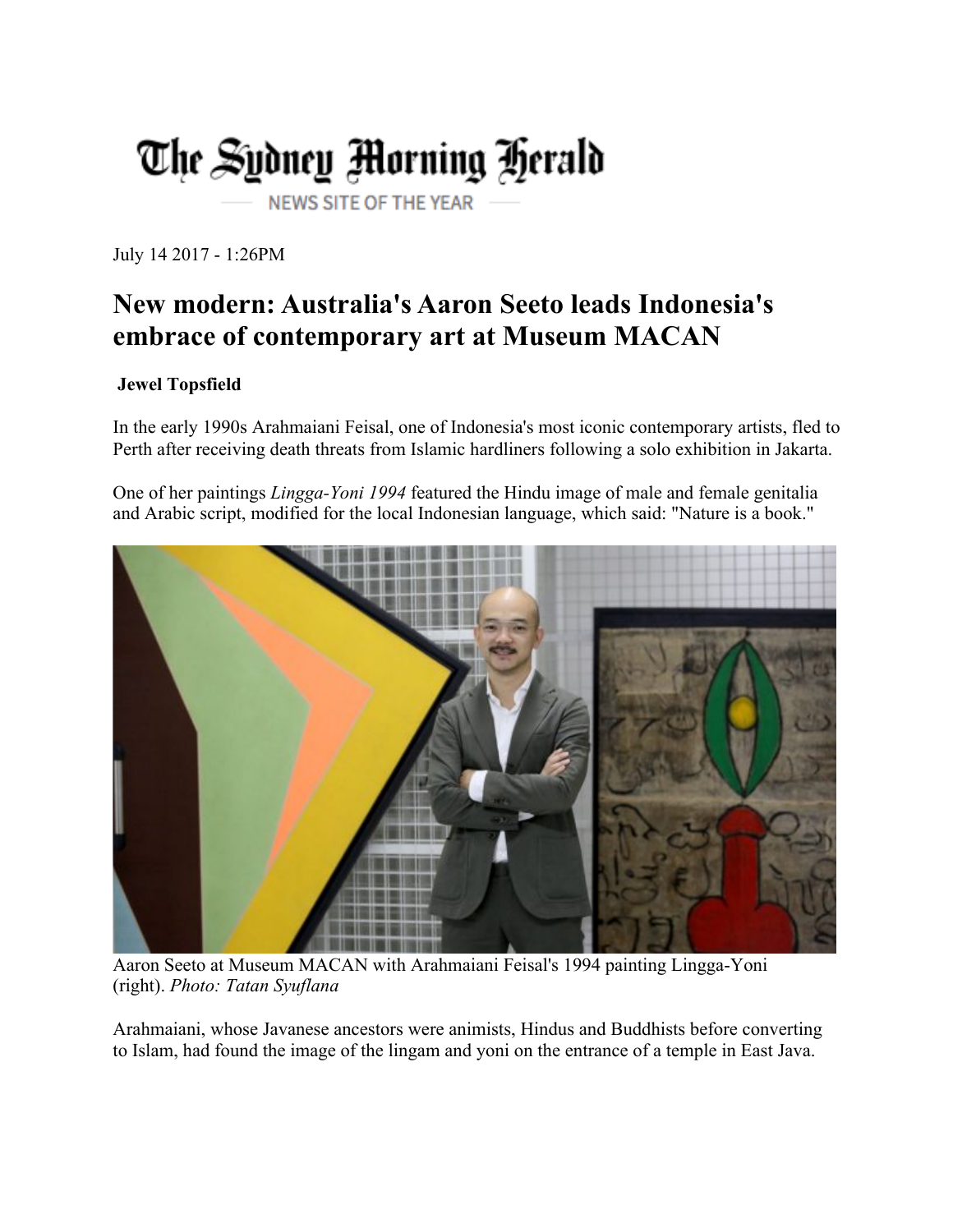"My intention through that work is actually to explain the syncretism of culture in Java, where I come from," she says.



FX Harsono's Writing in the Rain 2, 2017. *Photo: Courtesy of the artist*

"I tried to explain [to the Islamists] but they didn't care. For them a phallus and a vagina is a symbol for something dirty and Arabic is something holy."

Arahmaiani escaped to Australia after senior artists and cultural activists warned her to leave.

A few years later, while living in Thailand, Arahmaiani desperately needed money and sold *Lingga-Yoni* to a friend, who later contacted her to say the painting was in poor condition.

"I didn't know what to do, I thought maybe it will be destroyed,' she says. "And then of course for me it was like it was already gone."

More than 20 years later Aaron Seeto, the Australian director of Museum MACAN – Indonesia's first world-class museum dedicated to international modern and contemporary art – told Arahmaiani the museum had purchased *Lingga-Yoni 1994*.

"We hunted it down and found this work," Seeto says. "It's really important to the history of contemporary Indonesian art."

Arahmaiani is still emotional when she speaks about it. "When Aaron told me Museum MACAN bought this one, you could not go inside my brain, I thought no, that is not possible. The work has very deep meaning for me, although it is also quite traumatic. I don't how to explain."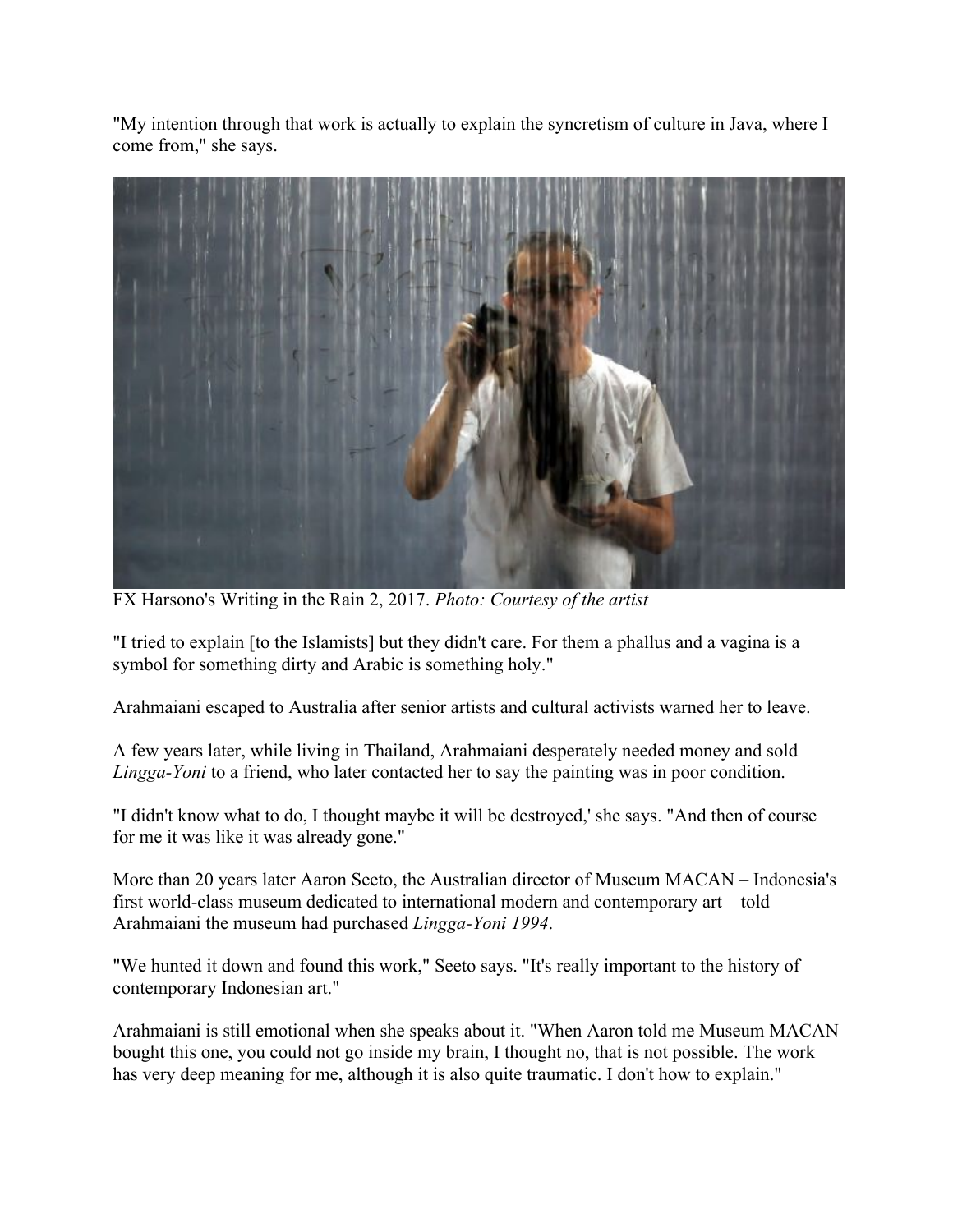

Arahmaiani Feisal's Handle Without Care 1, 1996-97. *Photo: Courtesy of the artist*

About four years ago Arahmaiani created a new version of the artwork for a solo show in New York, which is now in the Herbert F. Johnson Museum of Art. But this is not the same as a museum in Indonesia.

"It's New York, it's not my country," she says. "Now, when I heard ... this work is back in Indonesia and it will be in Museum MACAN – wow! It's really exciting."

There is no shortage of hype surrounding Museum MACAN, which will open to the public in early November. (MACAN stands for the Museum of Modern and Contemporary Art in Nusantara, a term for the Indonesian archipelago.) The Guardian has included it in its top 10 new museum openings of 2017. The BBC asked whether Jakarta's new museum would put the "often crazy but artistically rich capital" on the map.

"We really hope we are part of that broader city infrastructure," Seeto says. "In the same way when you travel on holidays you will probably go to a museum, we want to be part of people's cultural experience of a city."

But more than that: Arahmaiani's elation over her art coming home is an example of what the museum means to Indonesian artists. "Artists want to have a place where their work can be seen and work can be cared for into the future," Seeto says. "Actually there is very little museum culture here in Indonesia. This will be the first of its kind."

Museum MACAN's founder is Indonesian businessman and philanthropist Haryanto Adikoesoemo, whose art collection comprises more than 800 works from around the world.

Haryanto, the president director of logistics company PT AKR Corporindo, began collecting Indonesian modern and contemporary artwork 25 years ago.

He was guided by a passion for art and a desire to support local artists but as his interests grew, his focus expanded internationally.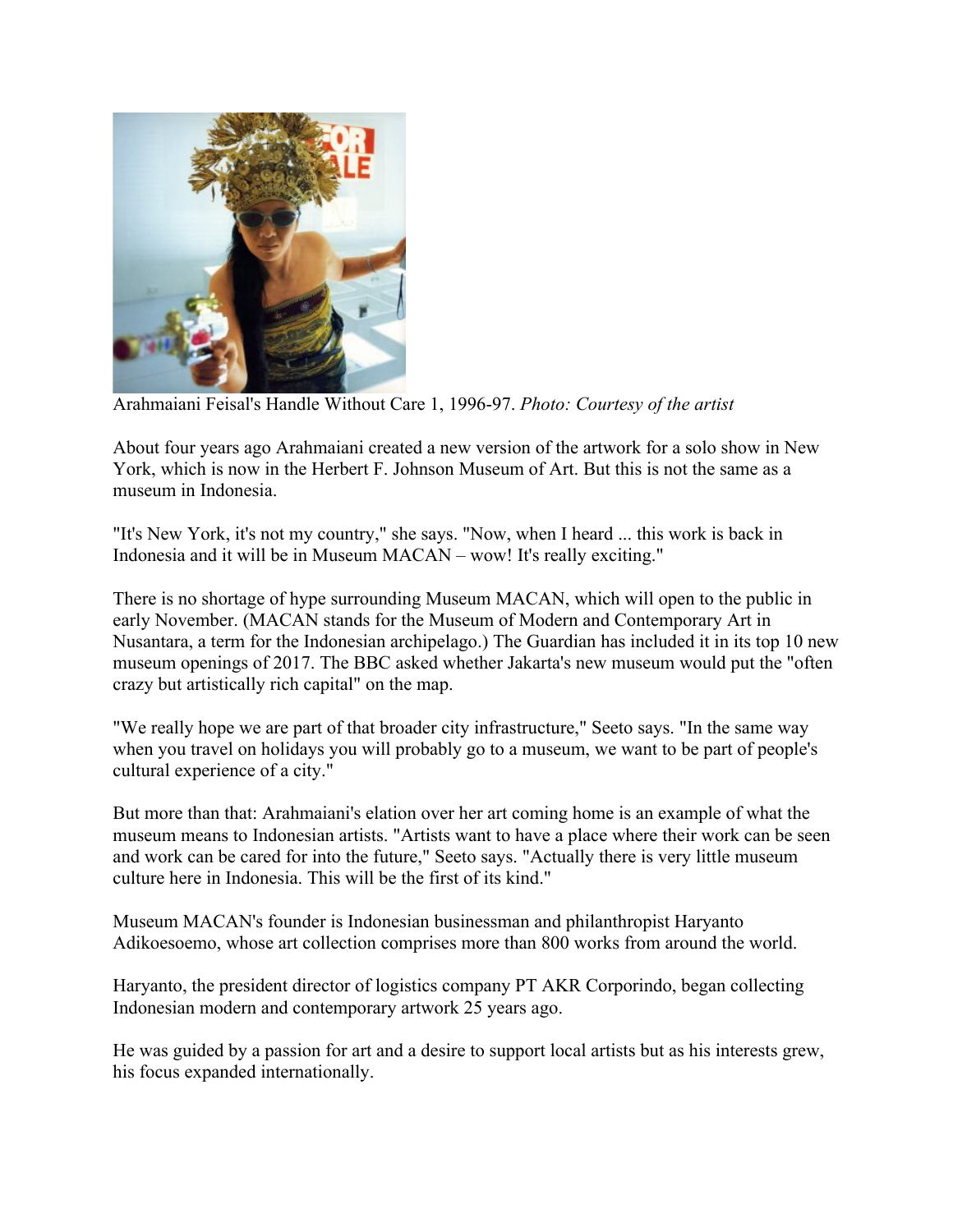His collection includes the works of acclaimed Indonesian artists such as Raden Saleh, FX Harsono, Heri Dono and Affandi, renowned modern artists Damien Hirst, Mark Rothko, Andy Warhol and Jean Michel Basquiat and international contemporary artists Jeff Koons, Takashi Murakami and Tracey Emin.

"He often talks about how art allowed him to think differently about how to do things in his day to day business life," Seeto says.

The purpose-built museum to share this art with the public – fully funded by Haryanto – will be in an office and residential tower in the Kebon Jeruk neighbourhood of West Jakarta.

"Even though we are privately funded we are actually a museum for Indonesia, a museum for the public, so alongside that there is a whole program for education, outreach, all of those things," Seeto says.

Museum MACAN follows a similar model to David Walsh's Museum of Old and New Art, credited with getting Hobart humming, and Judith Neilson's White Rabbit Gallery in Sydney.

"There's some really great private collections, not just in Australia but popping up all over the world and especially here in the region," Seeto says. "The private sector has taken up a lot of the conversations that we in the West would expect the public sector to do. Also in parts of North America even, there is a much more fluid relationship between public and private. I think in Australia we are slightly sheltered from that reality."

Seeto is a veteran of the Australian art scene. Artist Lindy Lee described him as "one of Australia's most important Asian Australian curators and artists". "Not any more, that was another life," demurs Seeto when asked about his own art. (For the record, his photographic work included the series *Oblivion*, which reproduced internet-sourced images of the Cronulla riots as daguerreotypes to examine how they were reported and understood.)

For eight years Seeto was the director of 4A Centre for Contemporary Asian Art in Sydney, where he worked with some of the Indonesian artists now featured at Museum MACAN.

It was there that Arahmaiani worked on a three-year project, *Edge of Elsewhere*, with Indigenous Australians, Muslim immigrants and Tibetan refugees.

She says Seeto will make a huge contribution to contemporary art in Jakarta.

"In Indonesia, that's what's lacking, we don't have that kind of [museum] infrastructure. Unless art can be explained in a historical context, she says, what has been done is lost and artists have to start again rather than further develop. It will be really really beneficial for the coming generation."

In 2015 Seeto moved to the Queensland Art Gallery and Gallery of Modern Art to take up the role of curatorial manager of Asian and Pacific Art.